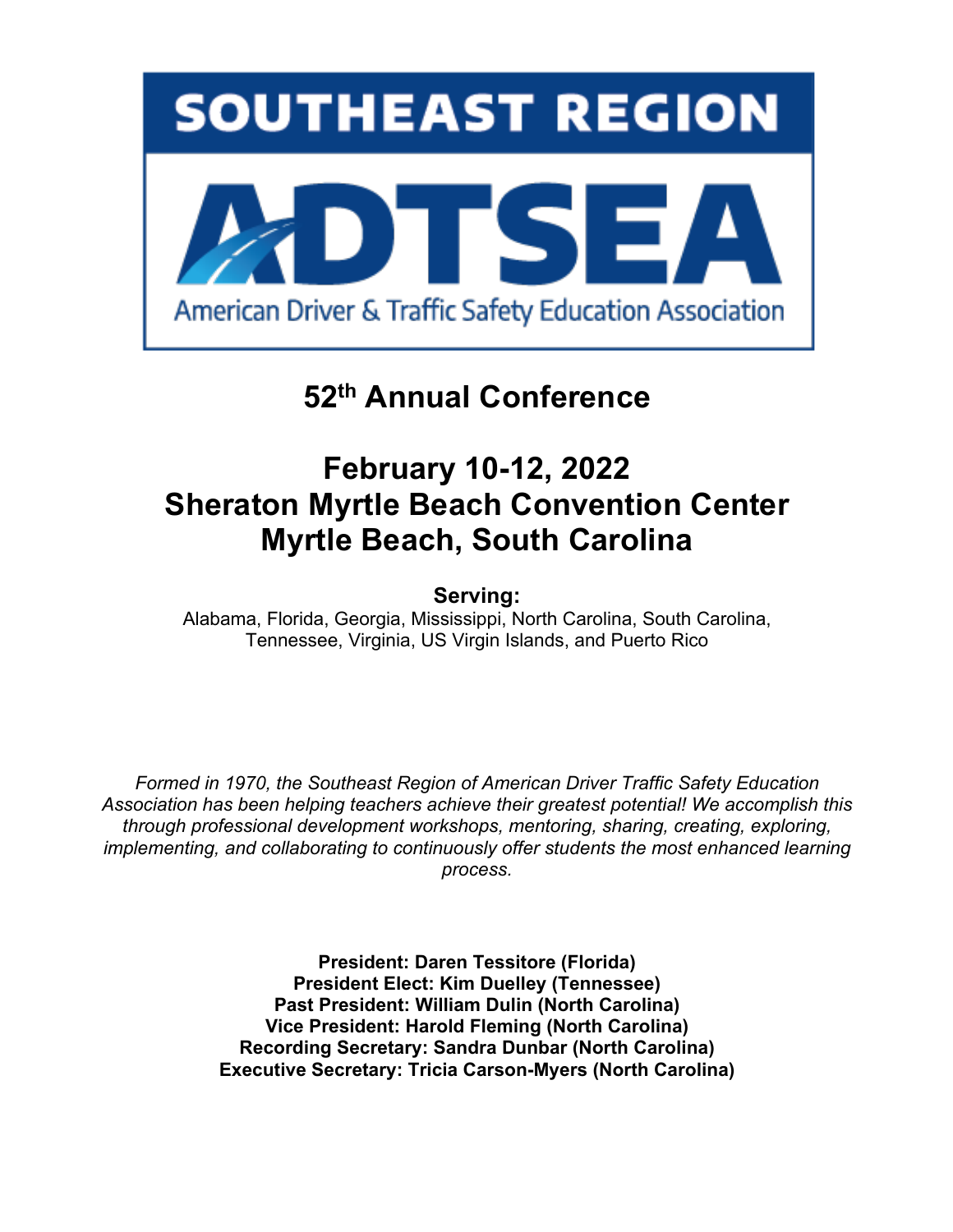# **Agenda**

### **Early Bird Pre-Conference Workshops Thursday, February 10, 2022 Ballroom A, B & C**

| 1:00 pm $-$ 1:45 pm                 | National Safety Council - Laura Saldivor - Teen Driving |
|-------------------------------------|---------------------------------------------------------|
| $2:00 \text{ pm} - 2:45 \text{ pm}$ | Trucking Association - Taryn (Virtual)                  |
| $3:00 \text{ pm} - 3:45 \text{ pm}$ | <b>ADTSEA Workshop</b>                                  |
| 4:00 pm $-$ 4:45 pm                 | <b>ADTSEA Workshop</b>                                  |
| $5:00 \text{ pm}$                   | Dinner on your own                                      |
| 6:00 pm $-$ 8:00 pm                 | <b>Exhibitor Hospitality</b>                            |
|                                     | <b>Early Registration</b>                               |
|                                     | <b>Light Refreshments</b>                               |

#### **Friday, February 11, 2022 Ballroom A, B & C**

| $9:00$ am $-9:30$ am                | <b>Opening Ceremony</b><br>Presiding: Darren Tessitore (President)<br><b>Presentation of Colors</b><br>$\bullet$<br>Invocation<br>$\bullet$<br>Welcome to Myrtle Beach<br>Opening Remarks- Darren Tessitore, (Florida) President<br>$\bullet$<br>Introduction of Exhibitors: Fleming, (NC), Vice President<br>$\bullet$<br>Housekeeping: Darren Tessitore, (Florida) President |
|-------------------------------------|--------------------------------------------------------------------------------------------------------------------------------------------------------------------------------------------------------------------------------------------------------------------------------------------------------------------------------------------------------------------------------|
| $9:30$ am $-10:15$ am               | General Session - Master Trooper Lee (SCDPS)                                                                                                                                                                                                                                                                                                                                   |
| 10:15 am $-$ 10:30 am               | Break – Visit with Exhibitors<br>50/50 Raffle Tickets                                                                                                                                                                                                                                                                                                                          |
| 10:30 am $-$ 11:15 am               | General Session 2 – Aaron Medina – SAAD                                                                                                                                                                                                                                                                                                                                        |
| 11:15 am $-$ 12:00 pm               | General Session 3 - Margaret Cannell - Operation Lifesaver                                                                                                                                                                                                                                                                                                                     |
| 12:05 pm $-$ 1:30 pm                | Lunch with Exhibitors (Ballroom D)                                                                                                                                                                                                                                                                                                                                             |
| $1:35$ pm $-2:25$ pm                | General Session 4 - Joe Fitzgerald                                                                                                                                                                                                                                                                                                                                             |
| $2:25$ pm $-3:15$ pm                | General Session 5 - Andy Pilgrim                                                                                                                                                                                                                                                                                                                                               |
| $3:15$ pm $-3:30$ pm                | <b>Break with Exhibitors</b>                                                                                                                                                                                                                                                                                                                                                   |
| $3:30 \text{ pm} - 4:15 \text{ pm}$ | General Session 6 – Oscar Outen – Service Vehicle Awareness<br>Outside activity                                                                                                                                                                                                                                                                                                |
| 4:15 pm $-$ 5:00 pm                 | General Session 7 - Darren Tessitore<br><b>Effective Drug Education Techniques</b>                                                                                                                                                                                                                                                                                             |

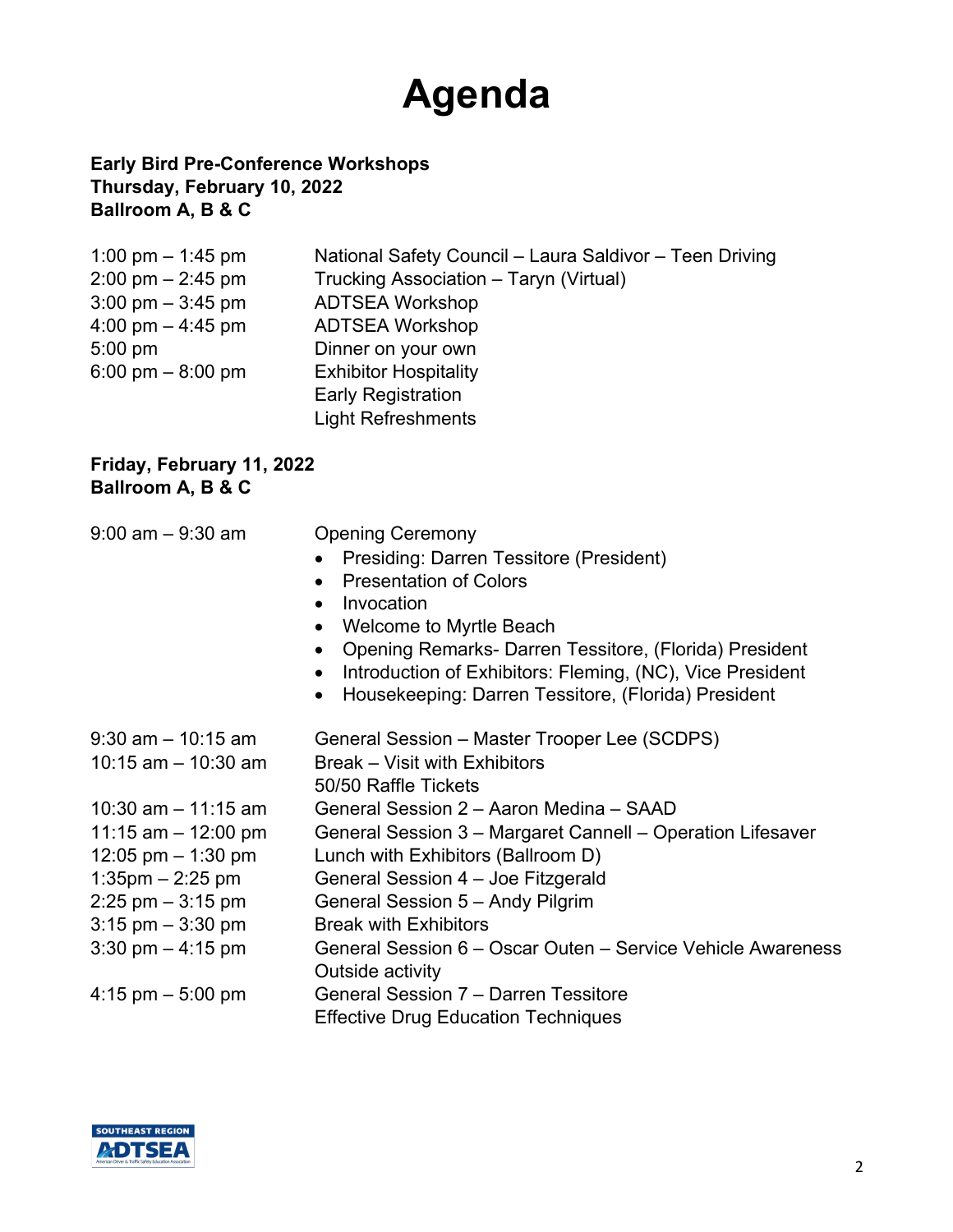6:00 pm – 7:30 pm Awards Dinner – Awards Presentation

- Tom Love Award
- Bishop Seals Award
- Teachers Excellence Award

#### **Saturday, February 12, 2022**

| $6:30$ am $-8:00$ am  | Breakfast (breakfast ticket will be in the registration packet) |
|-----------------------|-----------------------------------------------------------------|
|                       | <b>Ballroom D</b>                                               |
| $8:00$ am $-8:30$ am  | <b>Visit with Exhibitors</b>                                    |
| $8:30$ am $-9:30$ am  | <b>SERA Business Meeting</b>                                    |
| $9:30$ am $-10:30$ am | General Session 8 - TEA Nominee Presentations                   |
|                       | Award Sponsored by Drug-Free World                              |
| 10:30 am $-$ 10:35 am | Break with Exhibitors - 50/50 Raffle drawing                    |
| 10:45 am $-$ 11:30 am | General Session 9 - Michael Jones - Jordan Driving School       |
| 11:30 am $-$ 12:00 pm | <b>Closing Remarks</b>                                          |

#### **Past Presidents of Southeast Region ADTSEA**

1970-71 Tom Love, FL 1971-72 Tom Love, FL 1972-73 Tom Love, FL 1973-74 Tom Love, FL 1974-75 Tom Love, FL 1975-76 Wyatt Tullos, MS 1976-77 Charles McDaniel, NC 1977-78 Reed Brown, FL 1978-79 Bert Thompson, TN 1979-80 Frank Young, MS 1980-81 E. Edward Browning 1981-82 Edward Kapushy, FL 1982-83 Karen H. Womack, MS 1983-84 Joe Sabbadino, SC 1984-85 Glenn Cantley, FL 1985-86 Dale E. Roe, VA 1986-87 Will K. Parnell, AL

1987-88 Ross E. Tingle, Jr., MS 1988-89 Wiley H. Elliot, Jr., NC 1989-90 David U. Sahler,, MS 1990-91 Thomas Walters, FL 1991-92 Roy Turner, AL 1992-93 George E. Tyson, Jr., VA 1993-94 Fred Thomas, FL 1994-95 Robyn Hagler, AL 1995-96 Maynard Bridges, NC 1996-97 David Donaldson, TN 1997-98 Jane Preston, VA 1998-99 Richard Stryker, FL 1999-00 James Brooks, MS 2000-01 James Johnson 2001-02 Ray Sparks, NC 2002-03 Ed Jones, FL 2003-04 Carol Hardin, VA

2004-05 Kal Kelliher, GA 2005-06 Karl Logan NC 2006-07 Joellen Suter, VA 2007-08 Deb Ogden, FL 2008-09 Charles Lee, NC 2009-10 Nada Icenogle, GA 2010-11 Neda Ovsak, FL 2011-12 Steve Phillips, SC 2012-13 Mickey Tripp, NC 2013-14 Rick DeVivi ,VA 2014-15 Michael Keesee, FL 2015-16 Greg Mangan, TN 2016-17 Steve Phillips, SC 2017-18 Harold Fleming, NC 2018-19 Tom Marsh, TN 2019-20 Josh Turner, GA

#### **Bishop Seals Award**

The Bishop Seals Award is dedicated to honor tow of our past ADTSEA leaders of the Southeast. Richard Bishop and Thomas Seals; both nationally known Driver Educators who did extensive work in Traffic Safety at Florida State University in Tallahassee, Fl.

The award is presented by the Executive Board of the Southeast Region Association when a member of the association has retired but continues to be active in the association; serving as an inspiration and a dedicated leader; both to the Southeast Region Association and the American Driver Traffic Safety Education Association. The award was first presented in 1993 in Knoxville, Tennessee to J.B. Angelo Crowe and Dave Sahler. Since then it has been awarded to many distinguished recipients.

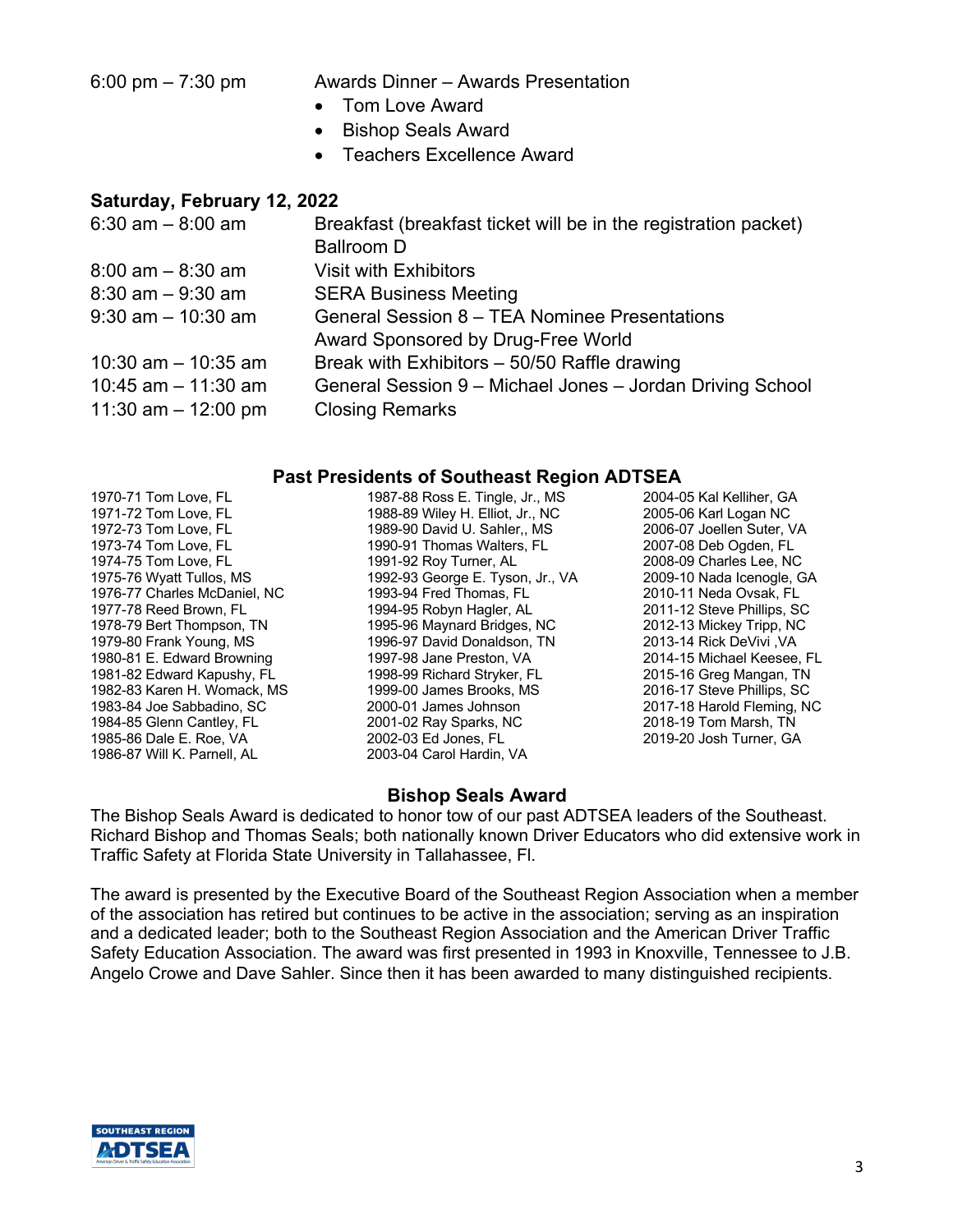### **Tom Love Award**

The Thomas M. Love award is given to honor Tom Love, a leader and one of the founders of the Southeast Region of American Driver and Traffic Safety Association, of which he was a board member from 1970-1972.

Tom Love served as the first elected President of SERA for several years and also served for many years as its Executive Secretary. He was an active leader and member of the association until his death in 1990.

This award is presented each year by the Executive Board of the Association to a deserving member who has taken an active leadership role in Service to SERA- ADTSEA over the years.





**https://driversedsolutions.com**

# **2022 EXHIBITORS**











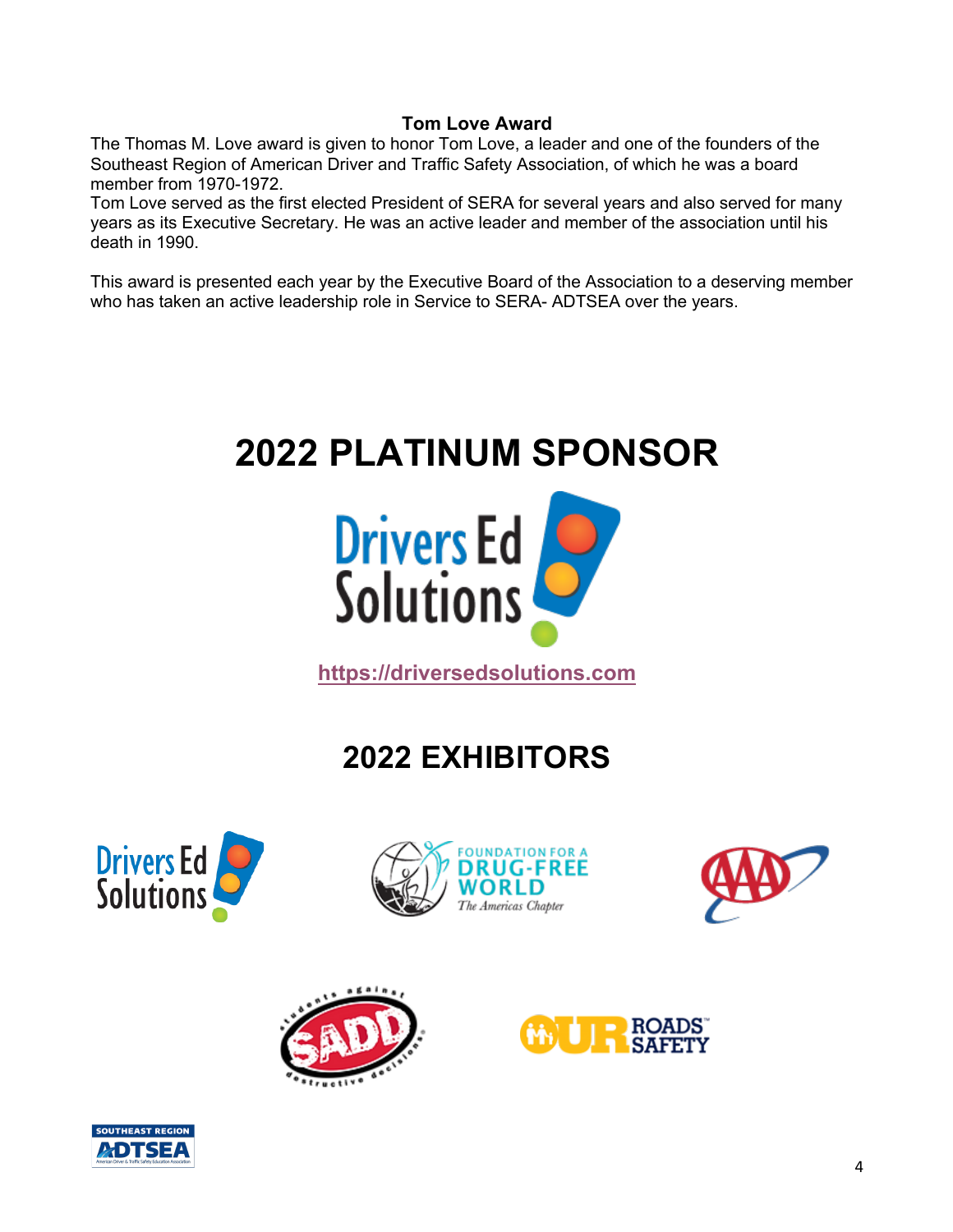# **Special Thank you to all the SERA ADTSEA Donors**

## **OS Brake**

**Operation Lifesaver The Apple Barn Cider Mill & General Store – Sevierville, TN Beef Jerky Experience on The Island – Pigeon Forge, TN Puerto Rico Department of Tourism Perfect Impressions Salon & Day Spa – Seymour, TN Cracker Barrel – Knoxville, TN Simply Noelle – Wilmington, NC The News & Observer – Raleigh, NC WRAL – Raleigh, NC National Safety Counsel Gray Skies are Blue – Wake Forest, NC Donate Life Tennessee Myrtle Beach Chamber of Commerce**